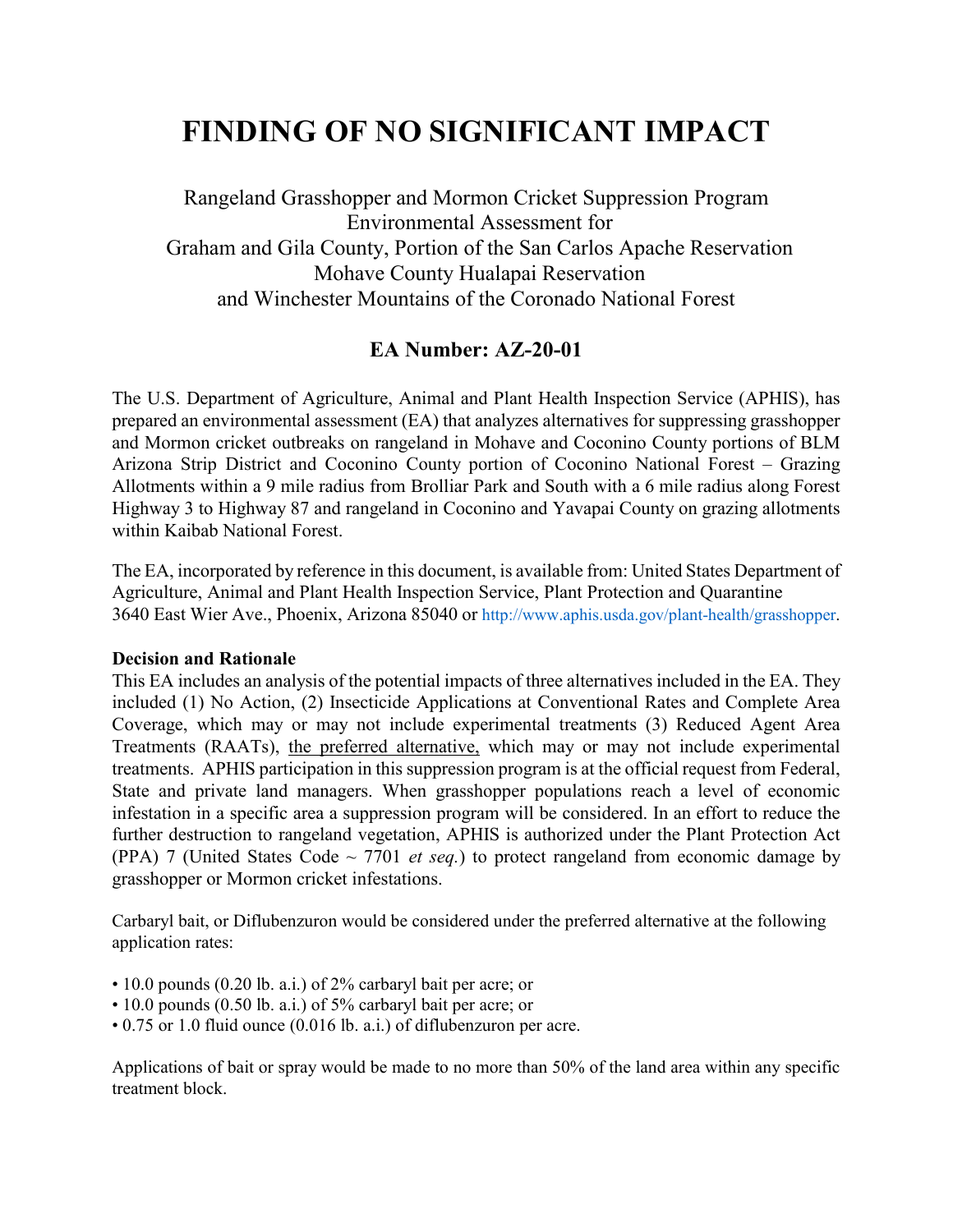## **Finding of No Significant Impact**

APHIS has determined that the proposed suppression program, conducted in accordance with the Guidelines for Treatment of Rangeland Grasshoppers and Mormon Crickets, which contains the operational procedures and managerial flexibility, will not significantly impact the quality of the human environment.

The finding of no significant impact was determined on the following:

- 1. **Human health:** Potential exposures from RAATs application rates are commensurately lower than from conventional application rates. These low exposures to the general public, workers, livestock, and wildlife pose no risk of direct toxicity, carcinogenicity, neurotoxicity, genotoxicity, reproductive toxicity, or developmental toxicity. The areas for planned treatment on rangeland are in remote locations, away from the normal movement of the general public, and in general have limited or restrictive access. All APHIS treatments will strictly adhere to label requirements and further protection measures as outlined in the 2020 Treatment Guidelines and Operational Procedures. No human health effects are likely.
- 2. **Non-targets:** Chemical label instructions and APHIS Treatment Guidelines and Operational Procedures will be strictly followed. This will mitigate any adverse effects on non-targets. The use of insecticides at reduced rates and over reduced area of coverage would reduce further effect on pollinators than from conventional rates and coverage. Pre-treatment and post-treatment environmental monitoring is part of the APHIS treatment guidelines and is a strictly adhered work activity (APHIS Directive 5640.1). No adverse effects are likely for non-targets. No vertebrate animal species would be exposed to toxic levels of insecticides. Reduction in insects as prey species for insectivores would be reduced by the insecticide choices and by the reduction in area coverage. Plants would not be exposed to toxic levels of insecticides and any reduction of pollinators would be minor and temporary due to the insecticide choices and by the reduction in area coverage. Impacts on aquatic arthropods would be avoided or minimized by utilizing buffers around water. Impacts on non-target terrestrial arthropods would be minimized by the insecticide choices and by the reduction in area coverage.
- 3. **Endangered and threatened species:** In accordance with section 7 of the Endangered Species Act (ESA) consultation is conducted with Fish and Wildlife Services (FWS) for any action authorized, funded, or affected by a Federal agency that may affect listed endangered or threatened species or their critical habitats. An APHIS, Arizona State Office Biological Assessment (BA) to determine the potential impact from the proposed treatment was prepared and submitted to FWS. Concurrence was granted to APHIS, April 1, 2020 by FWS Region 2, Ecological Services staff in Albuquerque, New Mexico. Protection measures that resulted from the national and local consultation processes with US Fish and Wildlife Service will be implemented and therefore, the proposed suppression program is not likely to adversely affect endangered or threatened species or their habitats.